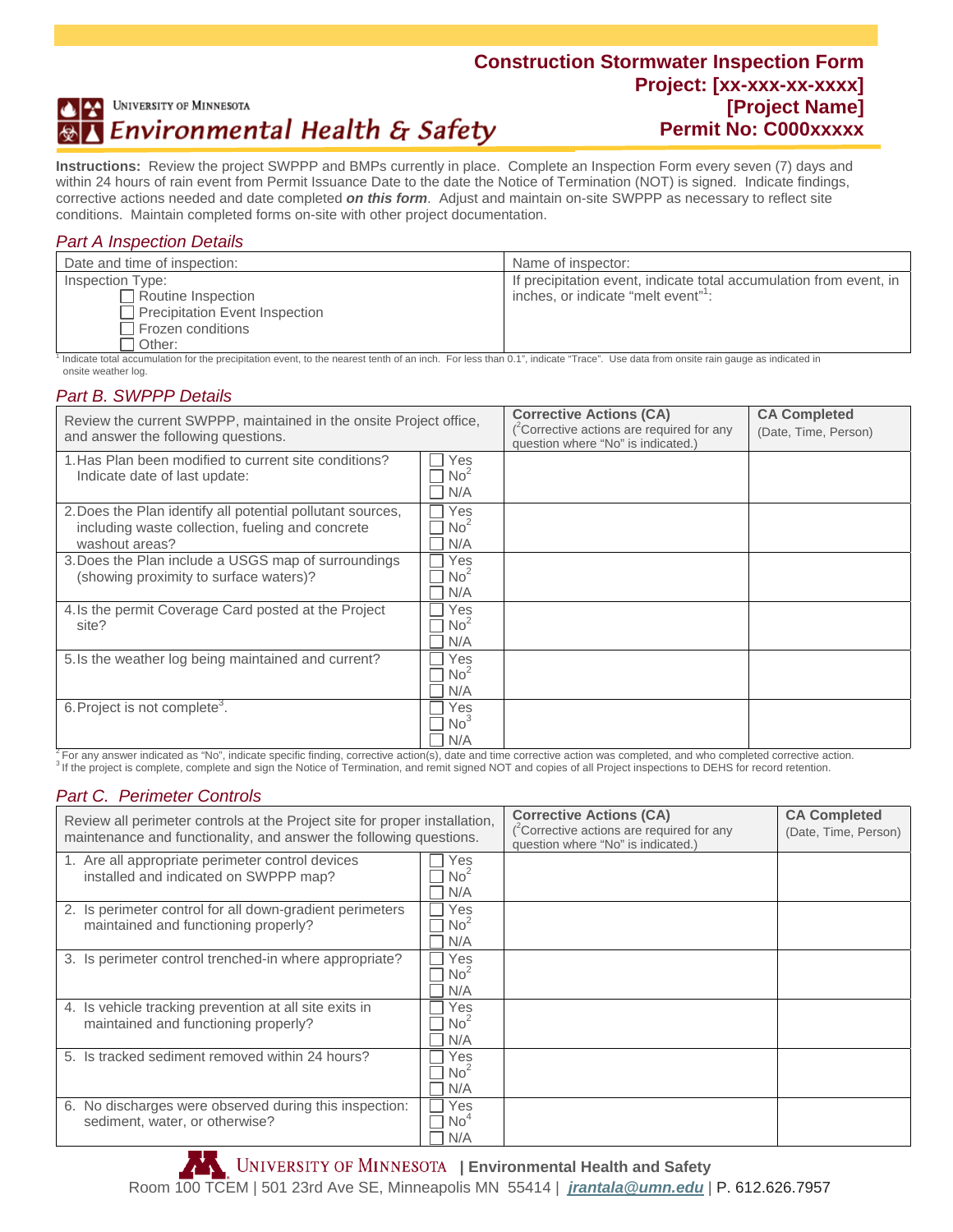| 7. Is a 50 foot natural buffer being maintained from all<br>surface waters?                                                                                                                     | Yes<br>No <sup>5</sup><br>N/A                   |  |
|-------------------------------------------------------------------------------------------------------------------------------------------------------------------------------------------------|-------------------------------------------------|--|
| 8. Have all ditches been stabilized 200' back from point<br>of discharge within 24 hours? (Not mulch)                                                                                           | Yes<br>No <sup>2</sup><br>N/A                   |  |
| 9. Has any ditch or other bank erosion been observed?                                                                                                                                           | Yes<br>$\blacksquare$<br>No <sup>2</sup><br>N/A |  |
| 10. Is there any visible dust, other visible airborne<br>pollutants or odors leaving the site?                                                                                                  | Yes<br>No <sup>2</sup><br>N/A                   |  |
| 11. Are there any perimeter controls that are in place but<br>which are no longer needed/not in use?                                                                                            | Yes<br>$\Box$<br>No <sup>2</sup><br>N/A         |  |
| <sup>4</sup> If no, record observations about the discharge, including the location, and indicating the presence of anything in the water, including floating debris, a sheen or foam. Indicate |                                                 |  |

whether there was an odor present.<br><sup>5</sup>If no, redundant sediment controls must be installed, in-place and functional.

## Part D. Inlets, Catch Basins and Culverts

| Review all inlets, catch basins and culverts at the Project site for<br>proper installation, maintenance and functionality and answer the<br>following questions. |                               | <b>Corrective Actions (CA)</b><br>$(^2$ Corrective actions are required for any<br>question where "No" is indicated.) | <b>CA Completed</b><br>(Date, Time, Person) |
|-------------------------------------------------------------------------------------------------------------------------------------------------------------------|-------------------------------|-----------------------------------------------------------------------------------------------------------------------|---------------------------------------------|
| 1. Are all appropriate inlet protection devices installed<br>and indicated on SWPPP map?                                                                          | Yes<br>No <sup>2</sup><br>N/A |                                                                                                                       |                                             |
| 2. Project site: Are inlet protection devices on all inlets,<br>catch basins and culverts maintained and<br>functioning properly?                                 | Yes<br>No <sup>2</sup><br>N/A |                                                                                                                       |                                             |
| 3. Adjacent/downgradient: Are inlet protection devices<br>on all inlets, catch basins and culverts maintained<br>and functioning properly?                        | Yes<br>No <sup>2</sup><br>N/A |                                                                                                                       |                                             |
| 4. Are there any inlet protection devices that are in<br>place but which are no longer needed/not in use?                                                         | Yes<br>No <sup>2</sup><br>N/A |                                                                                                                       |                                             |

## *Part E. Site Stabilization, Grading and Stockpiles*

| Review all non-vegetated areas, including stockpiles, at the Project<br>site and answer the following questions.                                                   |                                      | <b>Corrective Actions (CA)</b><br>$(^2$ Corrective actions are required for any<br>question where "No" is indicated.) | <b>CA Completed</b><br>(Date, Time, Person) |
|--------------------------------------------------------------------------------------------------------------------------------------------------------------------|--------------------------------------|-----------------------------------------------------------------------------------------------------------------------|---------------------------------------------|
| 1. Is the topsoil on this project being preserved?                                                                                                                 | Yes<br>No <sup>2</sup><br>N/A        |                                                                                                                       |                                             |
| 2. Do all stockpiles have perimeter control?                                                                                                                       | Yes<br>No <sup>2</sup><br>N/A        |                                                                                                                       |                                             |
| Has soil stabilization been installed where no<br>$\mathcal{S}_{\cdot}$<br>construction activity for 14 days? (7 days or as soon<br>as possible, where applicable) | Yes<br>$\Box$ No <sup>2</sup><br>N/A |                                                                                                                       |                                             |
| Has the need to disturb steep slopes been<br>4.<br>minimized?                                                                                                      | Yes<br>No <sup>2</sup><br>N/A        |                                                                                                                       |                                             |
| 5. Are all previously stabilized areas maintaining 90%<br>ground cover?                                                                                            | Yes<br>No <sup>2</sup><br>N/A        |                                                                                                                       |                                             |

| <b>Part F. Infiltration Areas and Sedimentation Basins</b>                                                                                                                                                                |                               |                                                                                                                                | Section N/A                                 |
|---------------------------------------------------------------------------------------------------------------------------------------------------------------------------------------------------------------------------|-------------------------------|--------------------------------------------------------------------------------------------------------------------------------|---------------------------------------------|
| Review any infiltration areas and sedimentation basins at the Project<br>site and answer the following questions or check the box to the right if<br>there are no infiltration areas or sedimentation basins at the site. |                               | <b>Corrective Actions (CA)</b><br>( <sup>2</sup> Corrective actions are required for any<br>question where "No" is indicated.) | <b>CA Completed</b><br>(Date, Time, Person) |
| 1. Are infiltration areas indicated on SWPPP map?                                                                                                                                                                         | Yes<br>No <sup>2</sup><br>N/A |                                                                                                                                |                                             |
| 2. Are all infiltration areas staked and marked to avoid<br>compaction?                                                                                                                                                   | Yes<br>No <sup>2</sup><br>N/A |                                                                                                                                |                                             |
| 3. Are all infiltration areas maintained and functioning<br>properly?                                                                                                                                                     | Yes<br>No <sup>2</sup>        |                                                                                                                                |                                             |